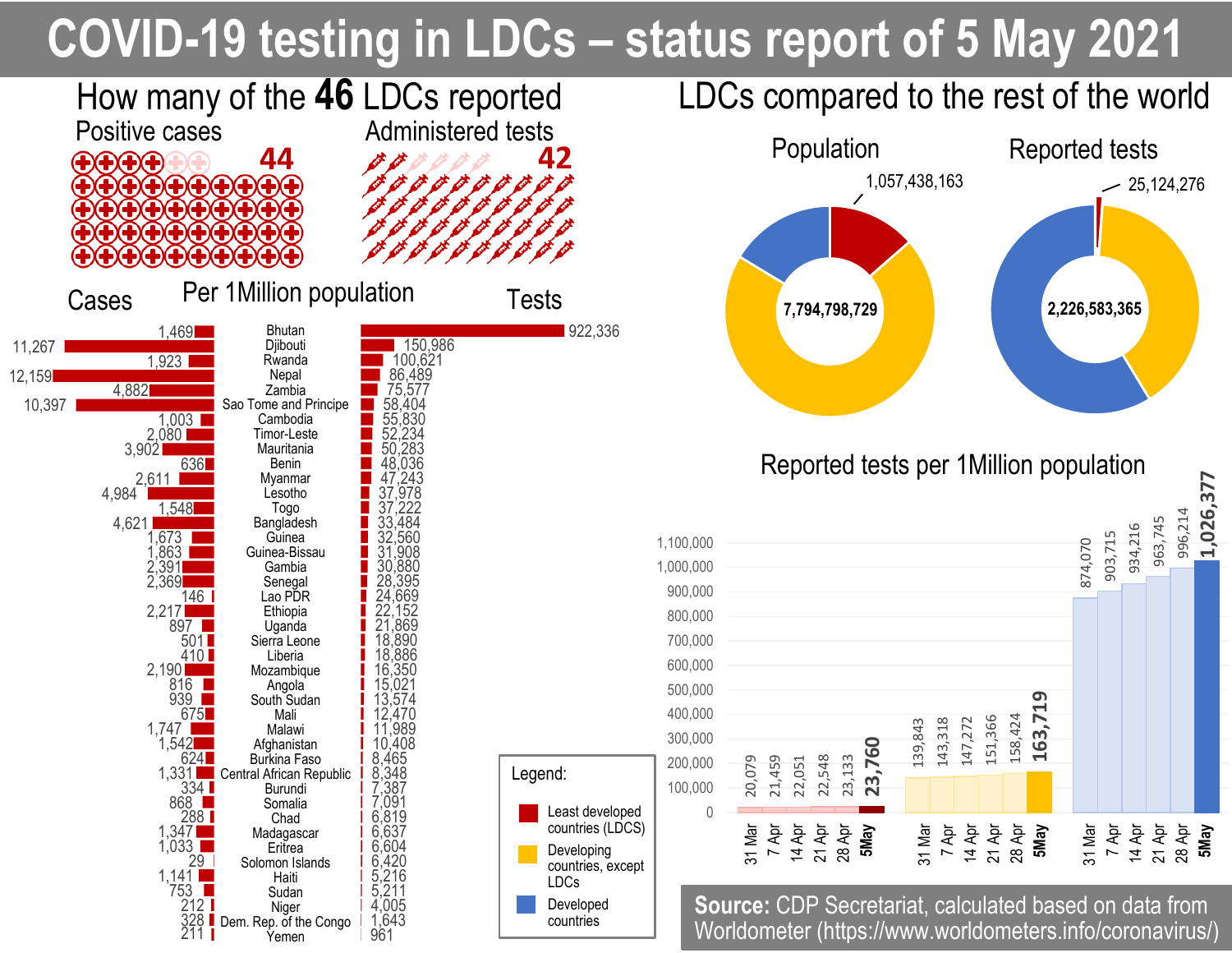# **COVID-19 testing in LDCs – status report of 12 May 2021**



996,214

1,026,377

5May **12 May**

**1,054,594**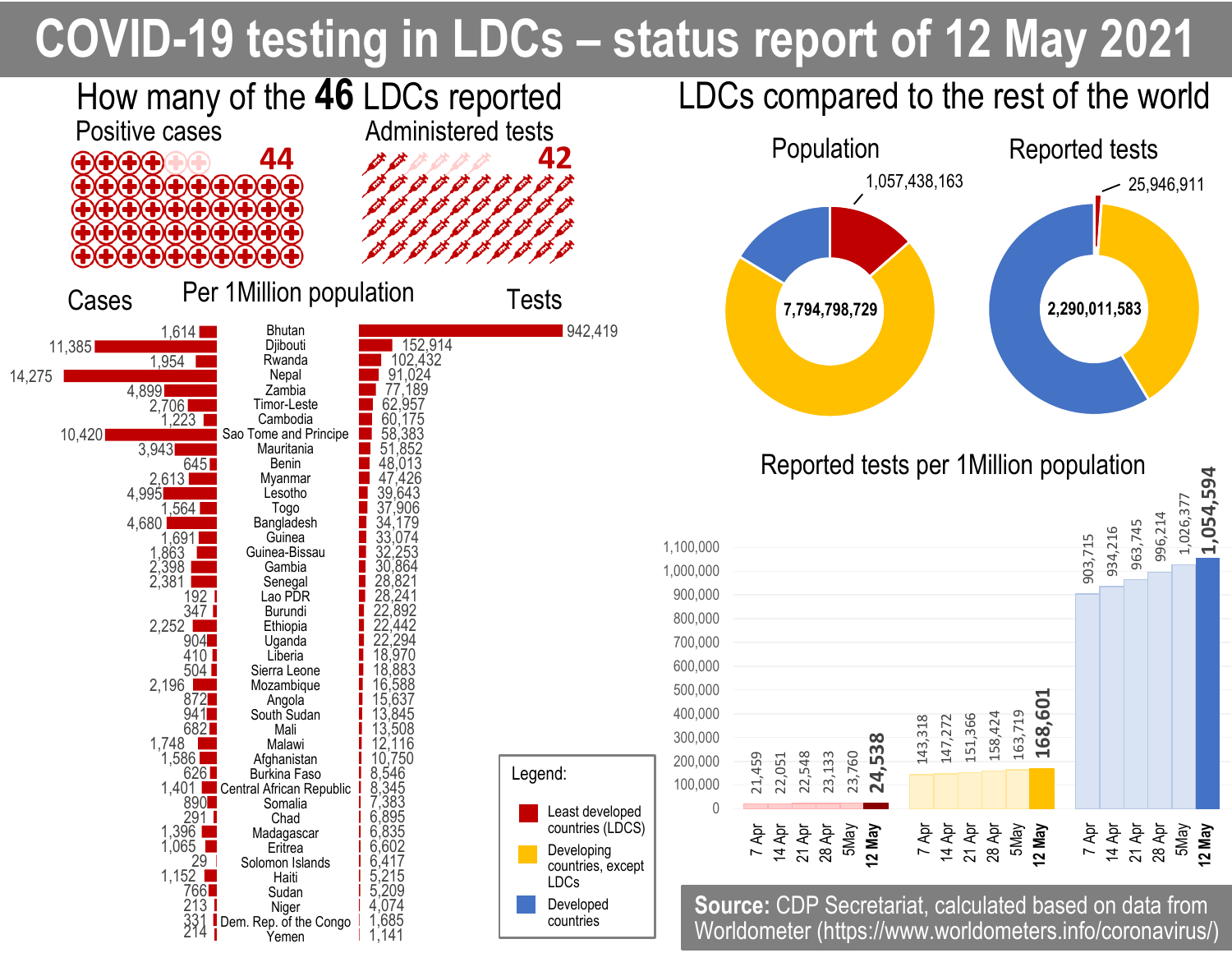# **COVID-19 testing in LDCs – status report of 19 May 2021**



**1,081,850**

**19 May**